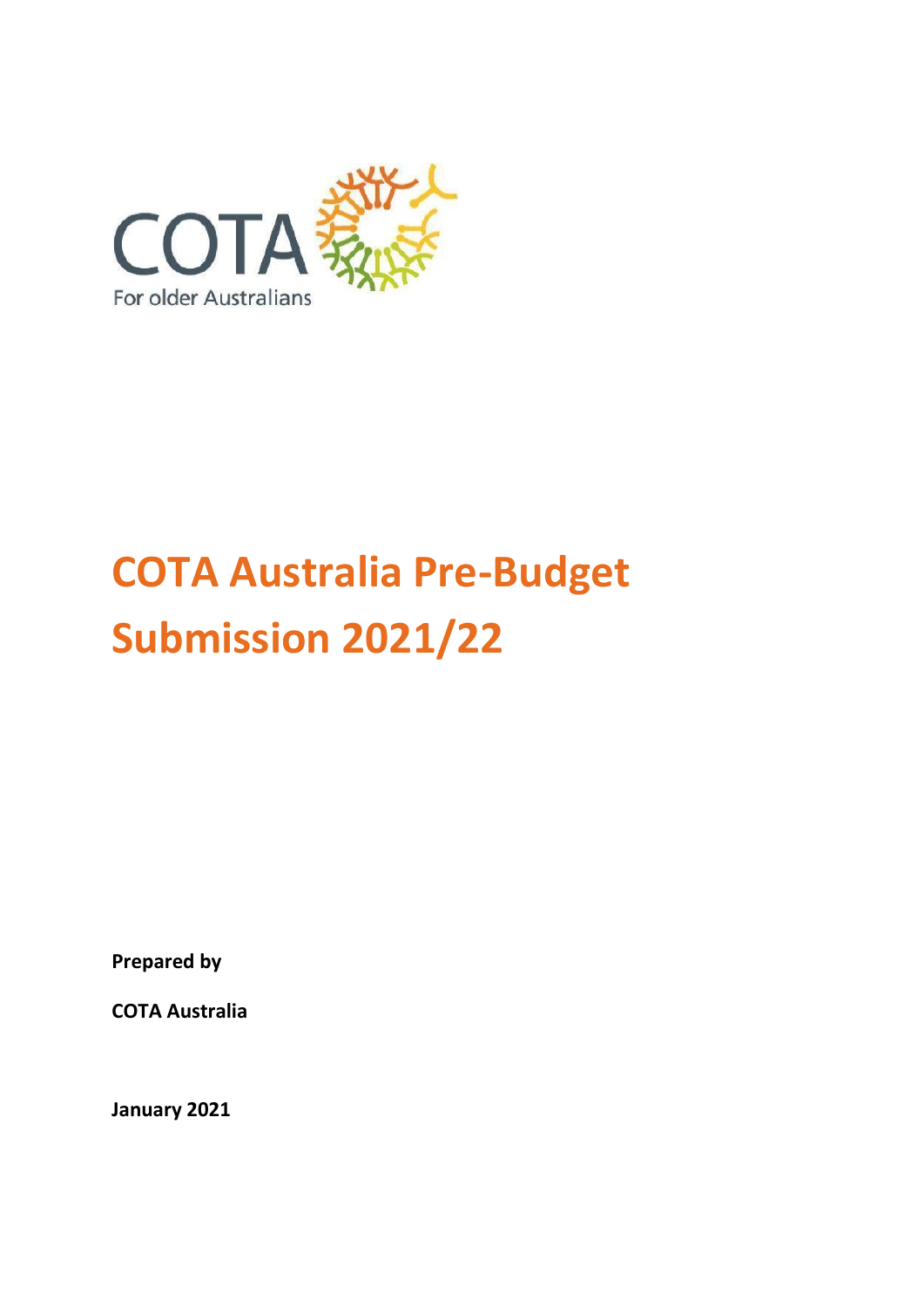# <span id="page-1-0"></span>**About COTA Australia**

COTA Australia is the national consumer peak body for older Australians. Its members include the State and Territory COTAs (Councils on the Ageing) in each of the eight States and Territories of Australia. COTA Australia and the State and Territory COTAs have around 40,000 individual members and supporters and more than 1,000 seniors' organisation members, which jointly represent over 500,000 older Australians.

COTA Australia's focus is on national policy issues from the perspective of older people as citizens and consumers and we seek to promote, improve and protect the circumstances and wellbeing of older people in Australia. Information about, and the views of, our constituents and members are gathered through a wide variety of consultative and engagement mechanisms and processes.

**Authorised by:** Ian Yates Chief Executive [iyates@cota.org.au](mailto:iyates@cota.org.au) 

#### **Prepared by:**

Corey Irlam, Deputy Chief Executive

Sophia Petrov, National Policy and Engagement Manager

Jill Moran, Senior Policy and Research Officer

David Wright-Howie, Senior Policy Officer Aged Care Reform

**COTA Australia** Suite 9, 16 National Circuit Barton ACT 2600 02 6154 9740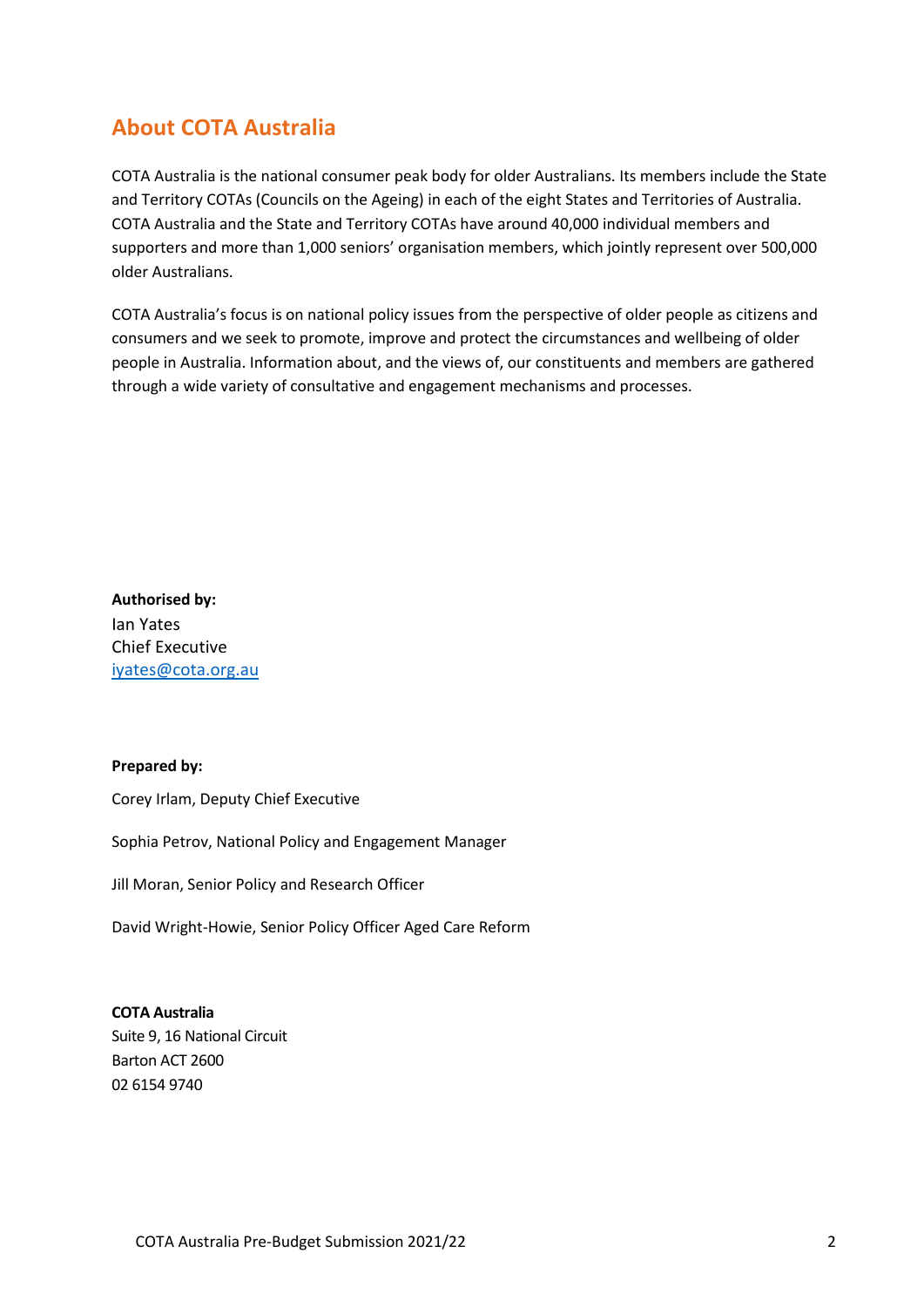# **Contents**

| Consult on further proposed changes following the Retirement Income Review 8              |  |
|-------------------------------------------------------------------------------------------|--|
|                                                                                           |  |
| Commitment to fund the key recommendations of the Royal Commission into Aged Care Quality |  |
| Continue investment in Home Care PackagesStrengthen the capacity of the Aged Care Quality |  |
|                                                                                           |  |
|                                                                                           |  |
|                                                                                           |  |
|                                                                                           |  |
| 'JobMatcher': Linking mature age employees with employers seeking older workers 16        |  |
|                                                                                           |  |
| Increase the maximum rate of Commonwealth Rent Assistance and commit to consulting on a   |  |
|                                                                                           |  |
|                                                                                           |  |
|                                                                                           |  |
|                                                                                           |  |
|                                                                                           |  |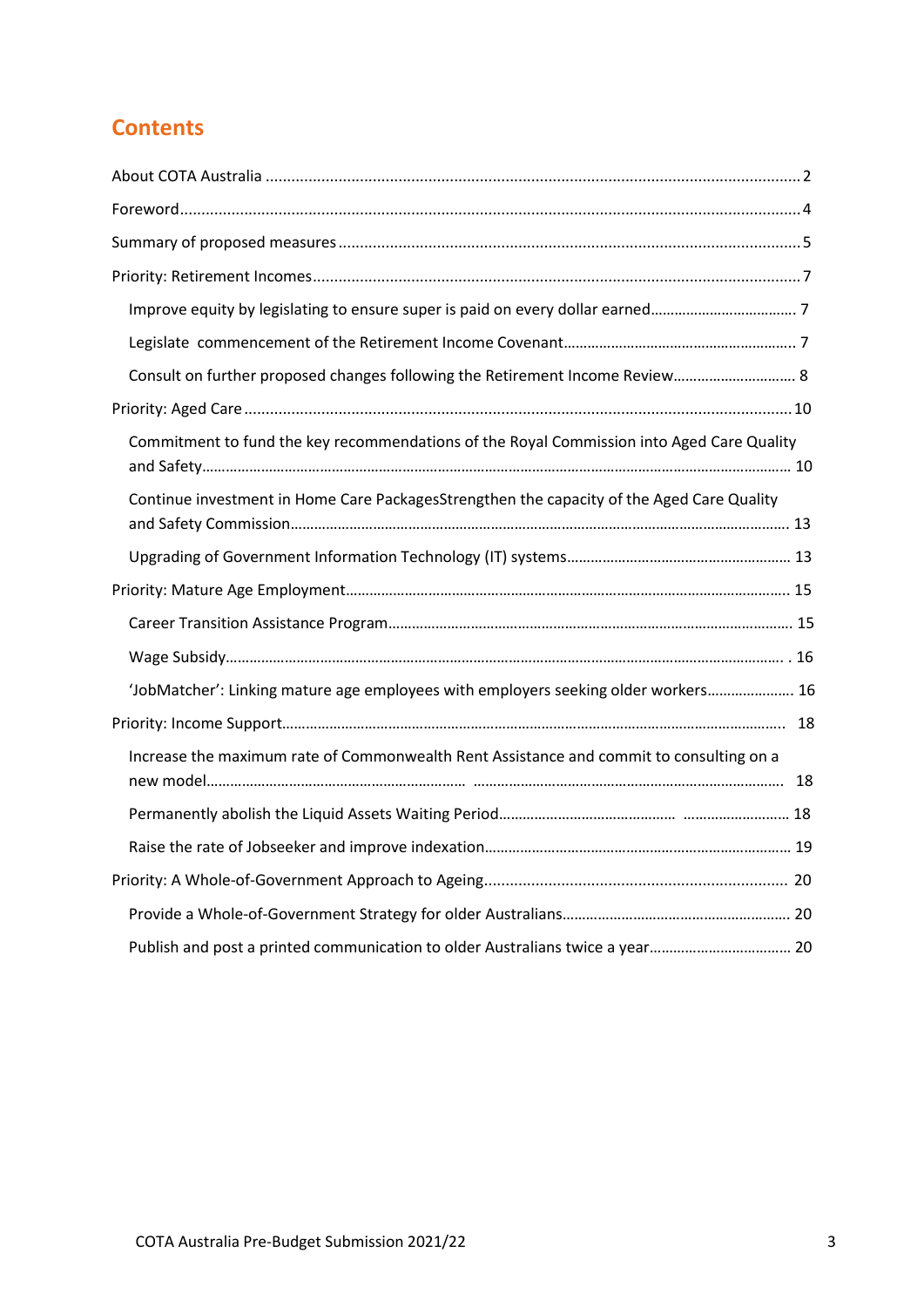# <span id="page-3-0"></span>**Foreword**

COTA Australia welcomes the opportunity to make a submission on the 2021/22 Federal Budget. Whilst the response to the COVID-19 pandemic will continue to overshadow the social and economic environment of the country, a commitment to and funding of reform and a range of initiatives to improve the lives of older Australians is still required.

By the time the May Federal Budget is delivered, the Royal Commission into Aged Care Quality and Safety's final report will have been delivered to Government and released. The findings and insights from the recent Retirement Income Review provide insights into how to secure the financial future of older Australians. Along with the COVID-19 pandemic impacts on older members of the population, there has never been a more important Budget for older Australians than the budget to be delivered in May 2021.

COTA urges the Government to capitalise on this opportunity to convey a clear and coordinated commitment to older Australians as a pivotal centrepiece of the 2021 budget. A concise funded roadmap outlining by when the Government's decisions on transforming aged care, following the Royal Commission's recommendations, will be delivered is critical. Further, following the Review, action to make retirement income policies more effective, adequate and equitable must be announced, together with articulating greater assurances about the future security of retirement income policies – reinforcing the Government's long-term commitment to the Age Pension, the Medicare based health system and major Government contributions to aged care. Without such commitment retirees will continue to be apprehensive about drawing down on their retirement investments.

While a great number of initiatives could be presented to support older Australians, our submission centres around key priority areas of Aged Care, Income Support, Retirement Incomes, Employment of older workers, and ensuring a whole-of-Government approach to ageing.

This Budget is the opportunity for Government to lay a foundation and to pave the way in a postpandemic future. A key feature of any such recovery must be targeted and dedicated support for older workers, who have lost the greatest number of positions and hours across salaried staff. Older workers made redundant through COVID-19 are the least likely to return to return to work. Urgent investment is needed to ensure this cohort are provided with the support and skills they need to thrive in a rapidly changing environment for the workforce.

No doubt, meeting the increasing cost of living proves a large challenge for older people – particularly for those who have significant out-of-pocket healthcare, energy or communications costs, or are struggling to meet the skyrocketing costs of private rental.

Older Australians need a comprehensive plan from the Australian Government, demonstrating that all areas of Government are thinking and acting in a coordinated fashion to improve the lives of mature age and older Australians. Given the breadth of the portfolio areas that touch on older people's lives, COTA Australia's maintains its view that a focused Whole-of-Government Strategy for Older Australians is required. Additionally, we submit that a new printed communication channel to older Australians is needed to replace the loss of many alternative printed communication channels permanently lost during the COVID-19 pandemic.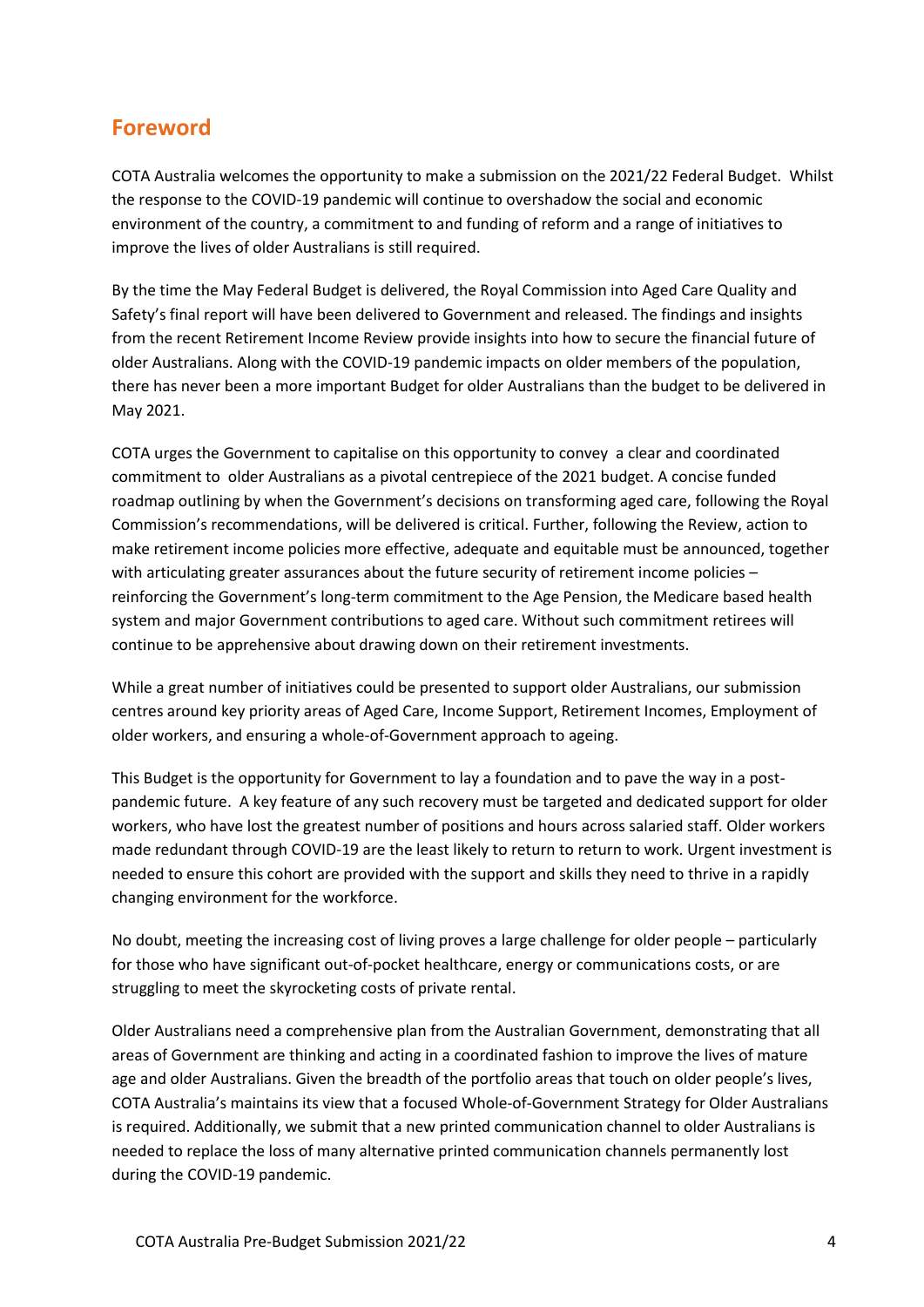# <span id="page-4-0"></span>**Summary of proposed measures**

#### **Retirement Income Measures:**

- Legislate to remove the Superannuation Guarantee payment threshold of \$450 per month per employer.
- Legislate to require the Superannuation Guarantee to be added to paid parental leave.
- Legislate the Retirement Income Covenant without further delay and Include consumers in future consultations on its implementation.
- Mandate within a reasonable timeframe for implementation the provision of financial advice to consumers by superannuation funds about their likely retirement income. Such measures should include 'wake up packs' for over 50s and a refocus on their forecast income to be available in retirement, rather than a focus only on a lump sum. A mandated suite of standard calculations and formats to be used should be included in order that the information is comparable.
- Commit to a well-resourced and structured consultation with stakeholders and the community – including with consumers - on the findings of the Retirement Income Review and potential policy measures that might follow from its findings beyond those recommended above for immediate implementation.

#### **Aged Care Measures:**

- Commitment to a timeframe and funding in the 2021/22 Budget and the Forward Estimates to implement major and transformative aged care reform on the back of the Royal Commission's final report.
- Fund an integrated home-based care services at a sufficient level to reduce wait times so that no consumer will need to wait more than 30 days after assessment; and develop an implementation plan to deliver this within two years.
- Invest in and implement promptly the recommendations of A Matters of Care: Australia's Aged Care Workforce Strategy.
- Invest in government IT upgrades to provide the basis for more streamlined and mandated B2G provider reporting, software-based quality control systems, and genuinely consumer centric services.
- Provide sufficient funding for the Aged Care Quality and Safety Commission to implement better consumer engagement in their quality assessment processes and a rigorous schedule of unannounced visits to residential aged care facilities and home care services; and provide the Commission with a wider range of powers and regulatory tools.
- Replace the Aged Care Approvals Round bed allocation process with new arrangements that place control in the hands of consumers and families and encourage good providers to expand and assist the exit of poorer providers, by implementing the recommendations of the Impact Study (which Government has had for over a year).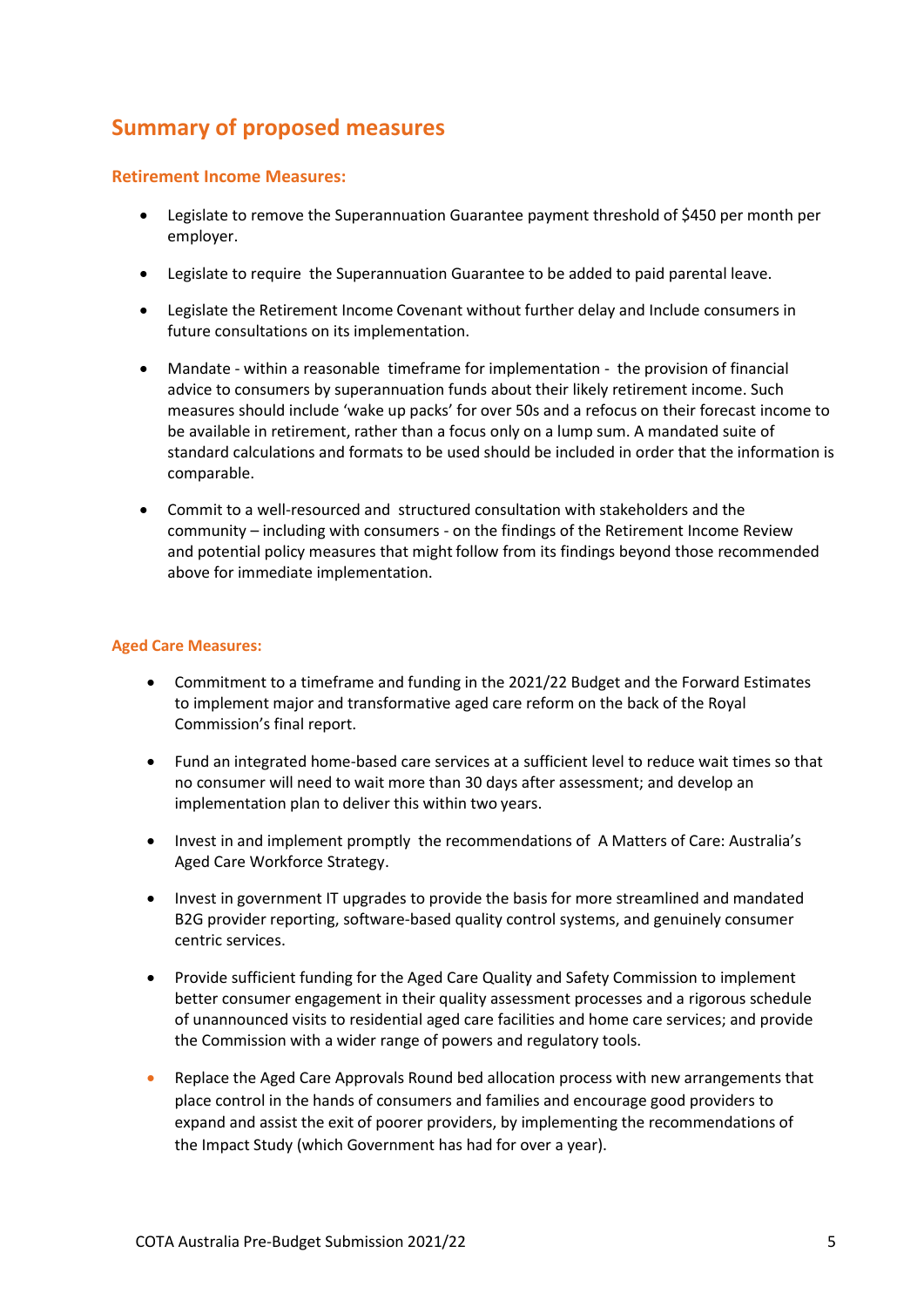#### **Mature Age Employment Measures:**

- Promote the uptake of the Career Transition Assistance Program, including funding for an advertising campaign.
- Implement early promotion of the Career Transition Assistance Program via Centrelink communications to mature age applicants of Jobseeker (irrespective of when they commence receiving payments).
- Include people over 55 in the JobMaker program.
- Trial alternatives to Restart wage subsidy programs to increase mature age employment amongst the long term unemployed.
- Provide formal legal advice by the Australian Solicitor General or similar around the ability for job advertisements to identify preferences for mature-age workers.
- Trial alternatives to the Restart Wage Subsidy program.
- Establish a roundtable to discuss technical solutions to matching employers and employees using online job boards
- Build a mature age employee/employer match into government job boards.

#### **Income Support Measures:**

- Increase the maximum Commonwealth Rental Assistance (CRA) by a minimum of 40% and benchmark future rises in the CRA to median rents.
- Review the structure of CRA to ensure that Commonwealth funds provide maximum assistance to older people experiencing rental housing stress.
- Investigate the development and implementation of an alternative rental assistance model.
- Remove the Liquid Asset Waiting Period for all people and withdraw legislation proposing to increase the waiting period from 13 weeks to 26 weeks currently before the Senate. At a minimum the Liquid Asset Waiting Period should not apply to unemployed people over the age of 55 years.
- Implement early promotion of the Career Transition Assistance Program to mature age applicants of Jobseeker (irrespective of when they commence receiving payments).
- Increase the maximum single rate of JobSeeker and review the indexation.

#### **Whole-of-Government Approach to Ageing Measure:**

- Initiate the development of a whole-of-government strategy for older Australians and an ageing Australia
- Develop and deliver a bi-annual (or more frequent) all of government publication to communicate specifically with older Australians.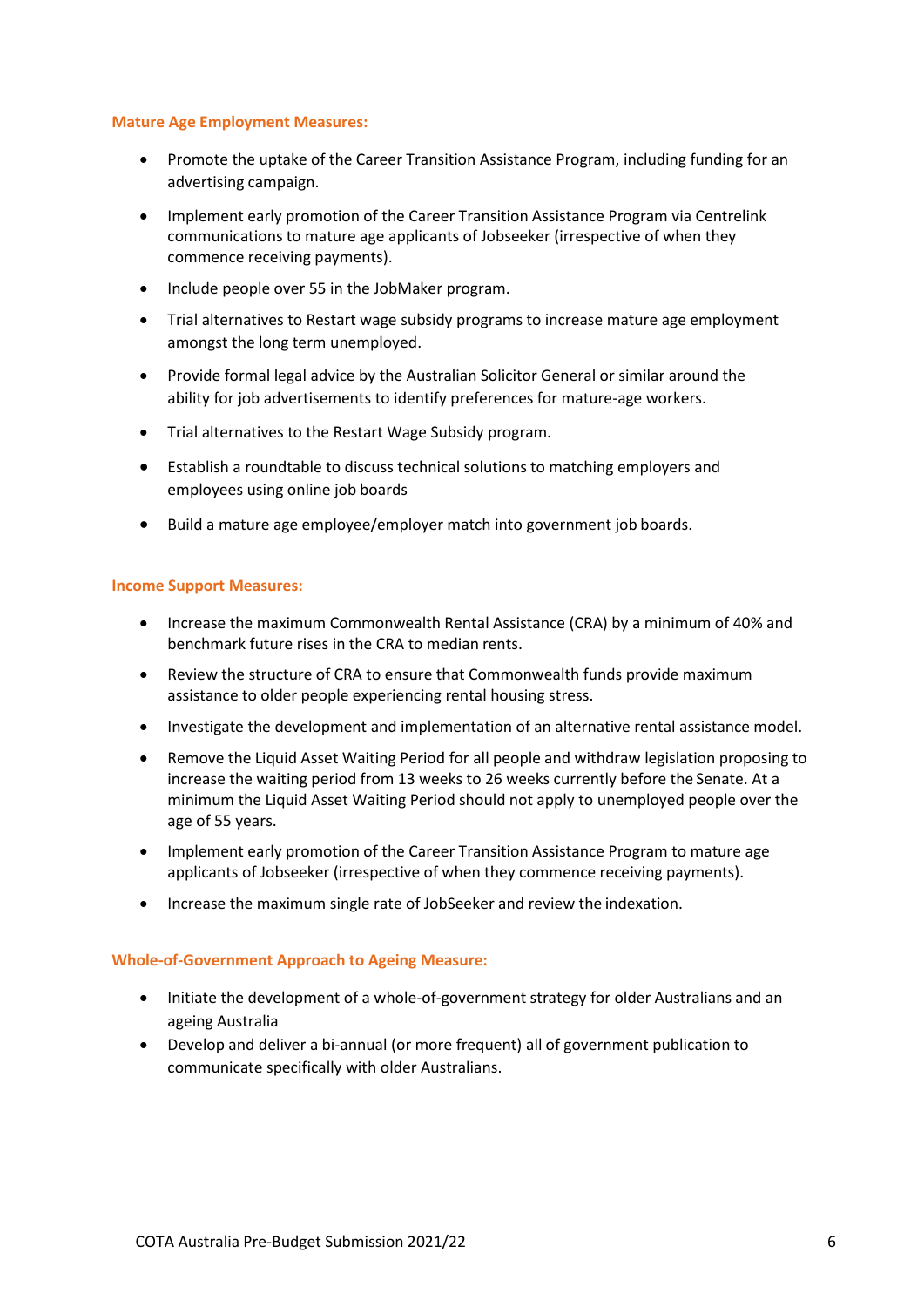# <span id="page-6-0"></span>**Priority: Retirement Incomes**

There is a need to improve the adequacy, equity and sustainability of retirement incomes. The challenge is to ensure that the retirement income system into the future will produce adequate income for all people to live on comfortably in retirement; and that is efficient, equitable and fiscally sustainable. A holistic and integrated policy approach is needed to provide greater confidence for older people who have carefully planned their retirement incomes - by maintaining arrangements for longer periods of time and by grandparenting provisions when they do change.

The Report of the Retirement Income Review was released on 20 November 2020. It explores the relationship between the various pillars and provides a substantial evidence base for future policy making. COTA believes that some policy initiatives can be taken quickly, based on the Review's findings and we detail some of those below. Others will require more extensive and detailed consideration and we propose below a process for that.

## <span id="page-6-1"></span>**Improve equity by legislating to ensure super is paid on every dollar earned**

As the Review suggests, the amount of Superannuation Guarantee (SG) contributed to individual's superannuation account by paying it on every dollar earnt is not likely to be 'make or break' in retirement. Nonetheless paying SG on amounts below \$450 per month and on parenting leave payments improves equity in the system and provides direct benefits to women and low-income individuals. As a matter of principle COTA supports the immediate removal of the \$450 contributions threshold and the payment of SG on paid parental leave as 'low hanging fruit' from the Review that can help improve retirement outcomes for a significant number of people, not matter how material it is in a system sense.

The review also suggested addressing sham contracting and providing superannuation for 'vulnerable dependent contractors'. COTA is supportive of exploring how such measures also could be improved. There was also acknowledgement of the gaps in superannuation on overtime hours worked, which has a disproportionate impact in the manufacturing and construction industries, where overtime contributes a significant amount of overall income. This also needs to be examined as a priority.

#### <span id="page-6-2"></span>**Legislate commencement of the Retirement Income Covenant**

The More Choices for a Longer Life package (2018-19 Budget) included a commitment to the introduction of a Retirement Income Covenant in the Superannuation Industry (Supervision) Act 1993. Three years on the Retirement Income Covenant remains the first step toward a more robust focus on retirement income within our superannuation system. One of the major strategic findings of the Review is that many retirees fail to generate an optimum retirement income and die with all or most of the assets with which they retired. We have a **retirement asset** system not a retirement **income** system. It is essential that the Covenant be implemented without further delay.

We note comparable jurisdictions such as the United Kingdom have introduced mandatory 'wake up packs' that must be issued by superannuation firms to consumers. These packs provide early retirement risk warnings about their investment and begin to get consumers to think about their retirement income at age 50 in order to be prompt investment decisions early enough to improve their retirement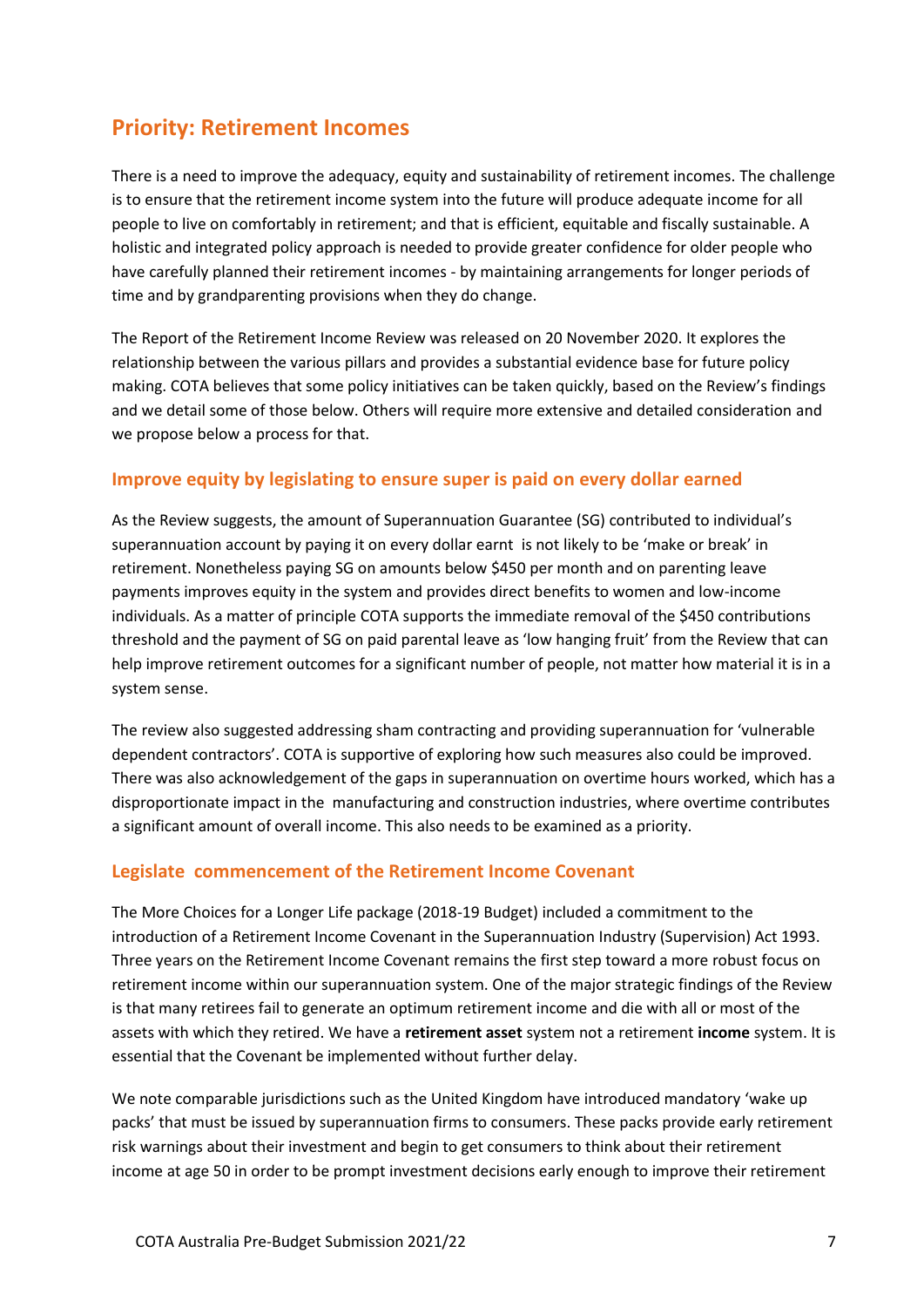savings. A government mandated refocus from the amount of asset projected, to the amount of money that is forecasted to be available for you in retirement, including an agreed standard of how this calculation is to occur, will assist refocusing the effort from retirement accumulation, to retirement consumption. Importantly revised advice by the regulator included enhanced ability for superannuation funds to give meaningful information about their retirement without formally providing 'advice'. Such lower cost solutions must become a key component of the Retirement Income Covenant.

The Retirement Income Covenant was understandably delayed due to COVID-19, and the need for further consultation. We urge the commencement of the Retirement Income Covenant consultation without further delay.

## <span id="page-7-0"></span>**Consult on further proposed changes following the Retirement Income Review**

The Report of the Retirement Income Review was released on 20 November 2020. It explores the relationship between the various pillars and provides an evidence base for future policy making. Importantly, the Report prompts a discussion about ensuring the system encourages the use of retirement income and assets to optimise quality of life in retirement. This is a critical conversation for us as a nation. COTA Australia were pleased to see the Report address issues such as defining adequacy and suggest a 65-75% target for the Replacement Rate. Key issues, including the future mechanisms for consumption, and the role of the family home as the major asset for most households, will require a great deal of consideration and consultation.

We believe the Report should be followed by a second step in which Government engages in consultations about Government policy decisions based on the findings of the Review. We recognise that this may occur over the medium term but encourage a commitment to it being made in this budget to ensure the foundation of the consultation can be determined. Off the back of the Review's Report, the findings should be tested, and discussion generated as to the implications and future options for retirement income policy. Consideration should also be given how to ensure that the findings of the report is embedded within the report. This consultation is essential prior to any decisions by government on any measures as a result of this review. It is also essential that such consultations include structured and properly facilitated consultations with consumers regarding the Review's findings and implications, and that this be adequately funded.

- Legislate to remove the Superannuation Guarantee payment threshold of \$450 per month per employer.
- Legislate to require the Superannuation Guarantee to be added to paid parental leave.
- Legislate the Retirement Income Covenant without further delay and Include consumers in future consultations on its implementation.
- Mandate within a reasonable timeframe for implementation the provision of financial advice to consumers by superannuation funds about their likely retirement income. Such measures should include 'wake up packs' for over 50s and a refocus on their forecast income to be available in retirement, rather than a focus only on a lump sum. A mandated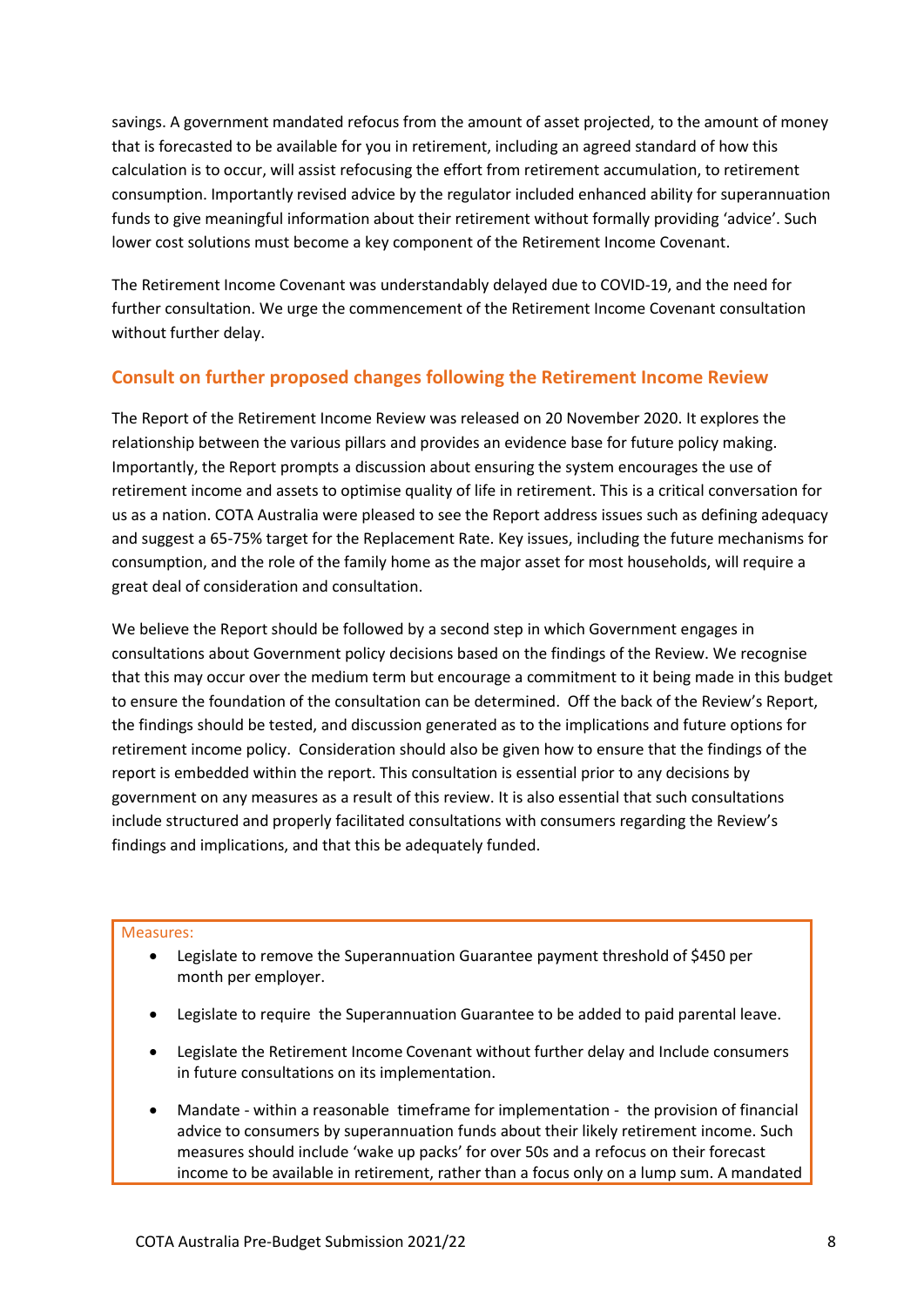suite of standard calculations and formats to be used should be included in order that the information is comparable.

• Commit to a well-resourced and structured consultation with stakeholders and the community – including with consumers - on the findings of the Retirement Income Review and potential policy measures that might follow from its findings beyond those recommended above for immediate implementation.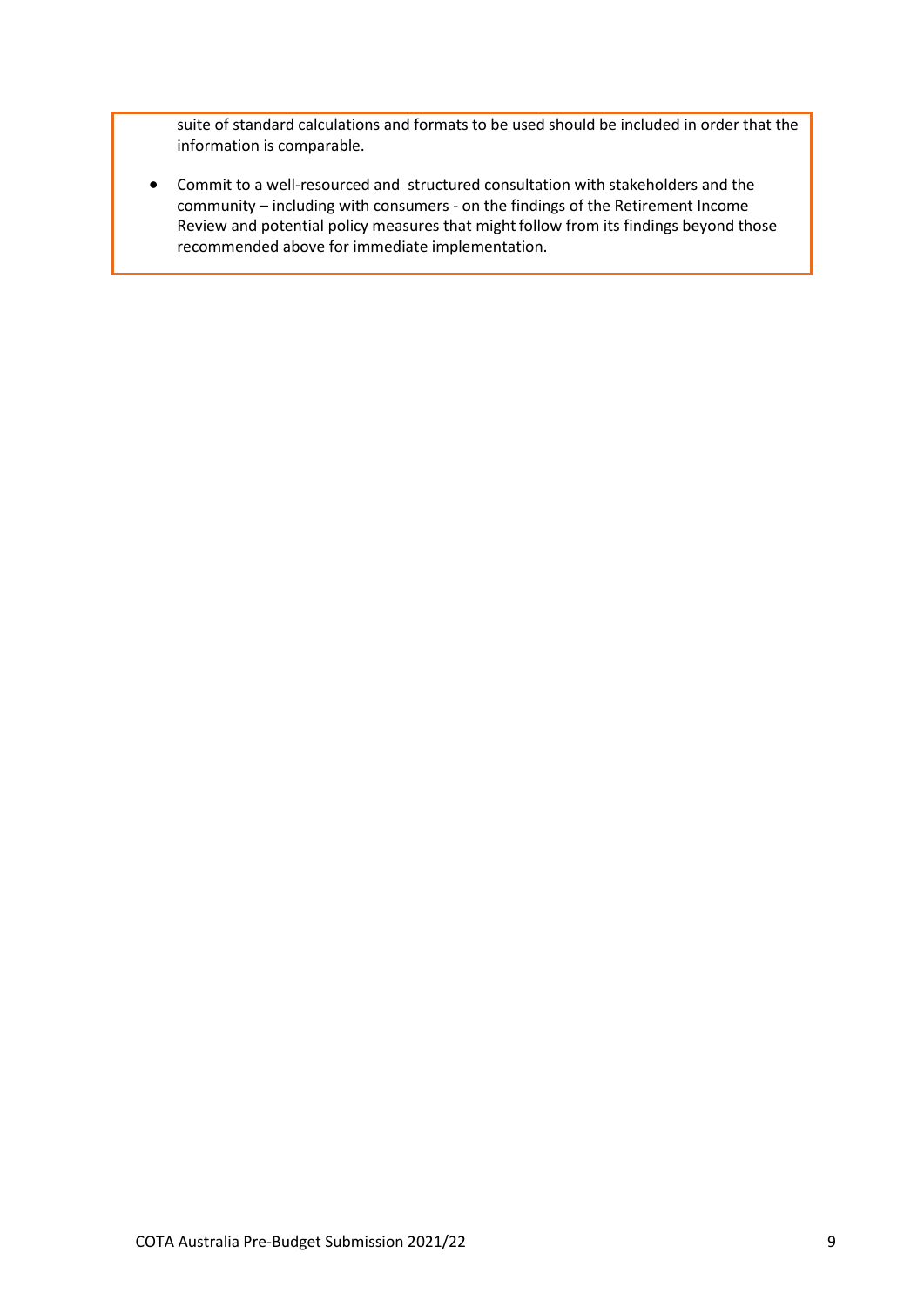# <span id="page-9-0"></span>**Priority: Aged Care**

# <span id="page-9-1"></span>**Commitment to fund the key recommendations of the Royal Commission into Aged Care Quality and Safety**

The Final Report of the Royal Commission into Aged Care Quality and Safety will be delivered in late February. Investment in aged care reform emanating from the Royal Commission's Final Report will necessarily be a centrepiece of the May 2021 Federal Budget. It is imperative that the Government commits to a timetable for reform, with clear milestone deadlines and associated funding for these significant reforms over the Forward Estimates.

The Government must invest in reforms that empower and enable consumers and provide them with greater choice and control over care decisions and planning. While we reserve the right to adjust these key items based on the release of the final report, we urge the Government to plan for and fund in the May 2021 budget the following key issues anticipated in the Royal Commission's Final Report:

- **A new Aged Care Act** based on human rights to provide an essential foundation for genuine change and a transformed aged care system. The Act should protect consumers but also empower them to make decisions about their care and the quality of their lives. A key feature of the new Act should be provisions to enable funding to be allocated to the consumer and not to the provider.
- A more **developed, integrated, and substantive home care program** to respond to current and increasing future demand, improve outcomes for consumers and expand policy and practice approaches. This should address a range of issues including funding categories, consumer directed care and self-management, flexibility of funding, pricing of service activities, workforce skills, qualifications and training, worker employment and engagement arrangements, service certification, quality indicators and outcome measurement and a consistent reablement approach.
- User **contributions arrangements that are meaningful, simple to administer, easy to understand and fair**. There should be a strategy, approach or framework that addresses user contributions in aged care that is developed from a consumer perspective. COTA Australia fully accepts that consumers should make a greater financial contribution to the cost of their care subject to the capacity to pay. The approach should enable choices for older people to pay more for their care and enable a range of financial products and incentives to be provided. This would be developed with the knowledge that higher user contributions will never cover the increased funding required for the highest quality aged care system.
- Measures to ensure the **transparency and accountability of service performance** and cost to improve the accuracy, consistency and timeliness of information and communication about the aged care system. This would include a star rating performance measurement system and complementary performance information and made publicly available through a range of channels to inform consumer decisions. Over time, trend data would be available and benchmarked against similar types of services. There should be total transparency regarding pricing, descriptors of services, staffing numbers and mix, complaints processes and outcomes,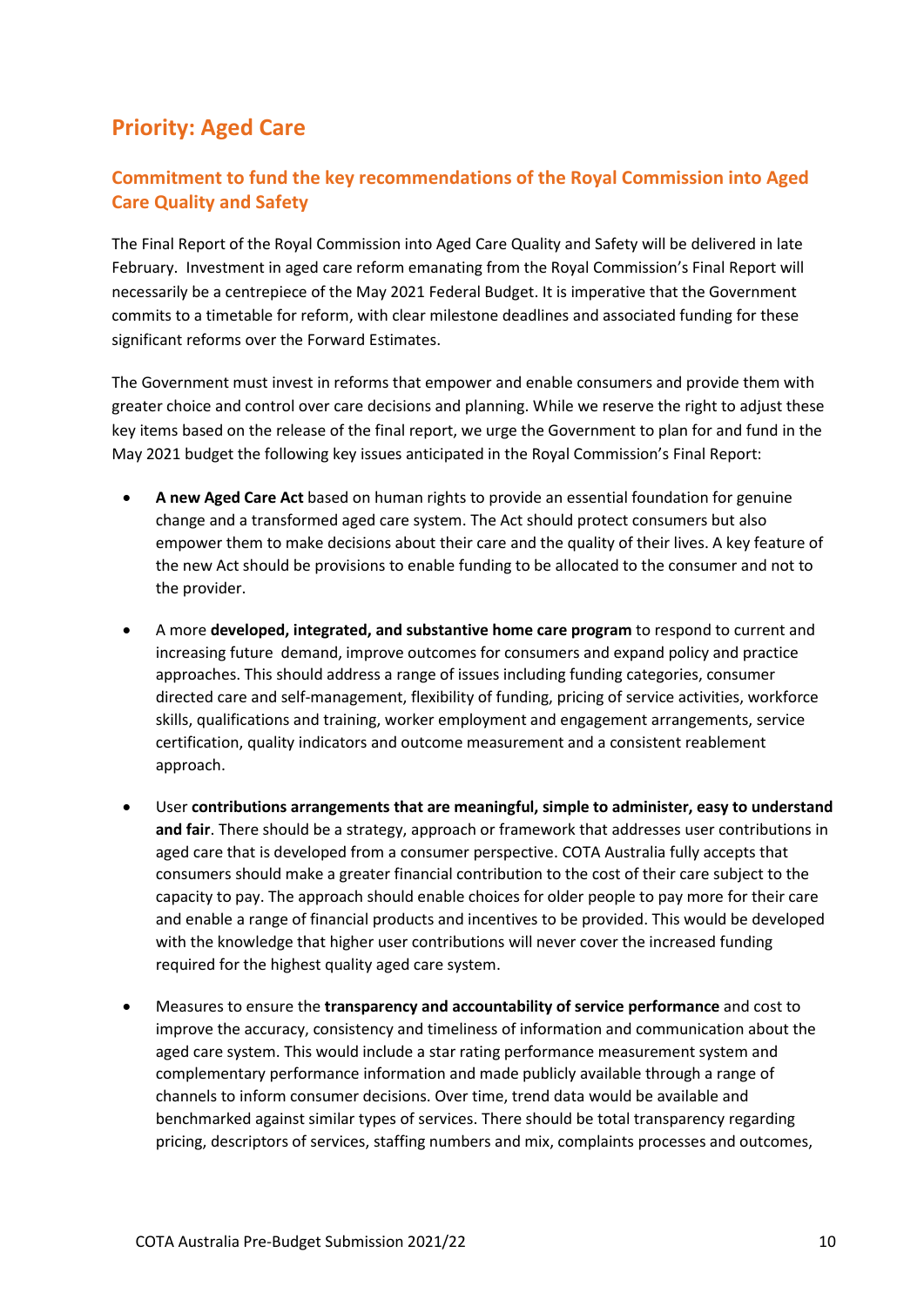quality performance related both to internal measures and external standards and consumer experience, engagement and reporting.

- The **abolition of the Aged Care Approvals Round (ACAR)** to provide the competitive environment that supports excellent provider practice and exposes poor quality performers. The removal of the ACAR will place greater choice and control in the hands of the consumers and their families. The Government has had for over 12 months the Impact Study that sets out the process to achieve this with two years (noting that the Government decided in principle to do this in 2018!)
- **Care finders/navigators/wranglers, with a case management function, that are independent of government and providers**, to work alongside older people, to inform and empower them to make decisions about their own care. It is critical that these services are not employed as public servants and employees of the Australian government, or aged care providers, so that the needs of older people are fully advocated for and are not compromised by conflicting and competing interests. Local care finders/case managers and assessment services should be linked to each other and support older people to develop their care plans and utilise local services.
- **Support for informal carers** or family/friend carers, strengthening their role as part of the aged care system particularly through the introduction of carers leave, linking informal carers to the front door elements of the proposed new system, and establishing a community-based Carers Hub network. Further work is also required to link informal carers with My Aged Care and the Carer Gateway.
- **Consumer informed quality indicators and measures** that define high quality care, inform improvements in the holistic care of older people, enable assessment of provider performance, inform better costing of services, training and professional development for staff and service planning. Measures must not be restricted to clinical outcomes but also relate to quality of life, respect and dignity.
- Reforms **enabling greater integration of aged care services and health and wellbeing services** to ensure effective and quality outcomes for many older Australians. This includes integrated funding mechanisms, systemic and organisational governance arrangements and stronger coordination requirements. COTA Australia supports all the Assisting Counsel recommendations improving access to health care for older people in both residential and home care.
- Reforms to **prudential regulation and financial oversight that apply stronger statutory duties on approved providers, stronger liquidity requirements and enhance regulatory powers and capability**. This will assist to improve and protect the sustainability of the sector, improve the effectiveness of financial reporting, enable stronger liquidity, provide for adequate investment in capital and strengthen continuous disclosure requirements for providers. The aged care regulator should have greater capability in the area of prudential regulation and financial oversight.

## <span id="page-10-0"></span>**Continue investment in Home Care Packages**

COTA Australia urges Government to continue increasing the number of Home Care Packages to meet the Royal Commission goal that no person wait more than one month to receive the care they need.

We acknowledge the \$1.6 billion allocated in the 2020-21 Budget, to provide 23,000 additional packages as well as the 10,000 extra packages announced in the MYEFO in December 2020. These are substantial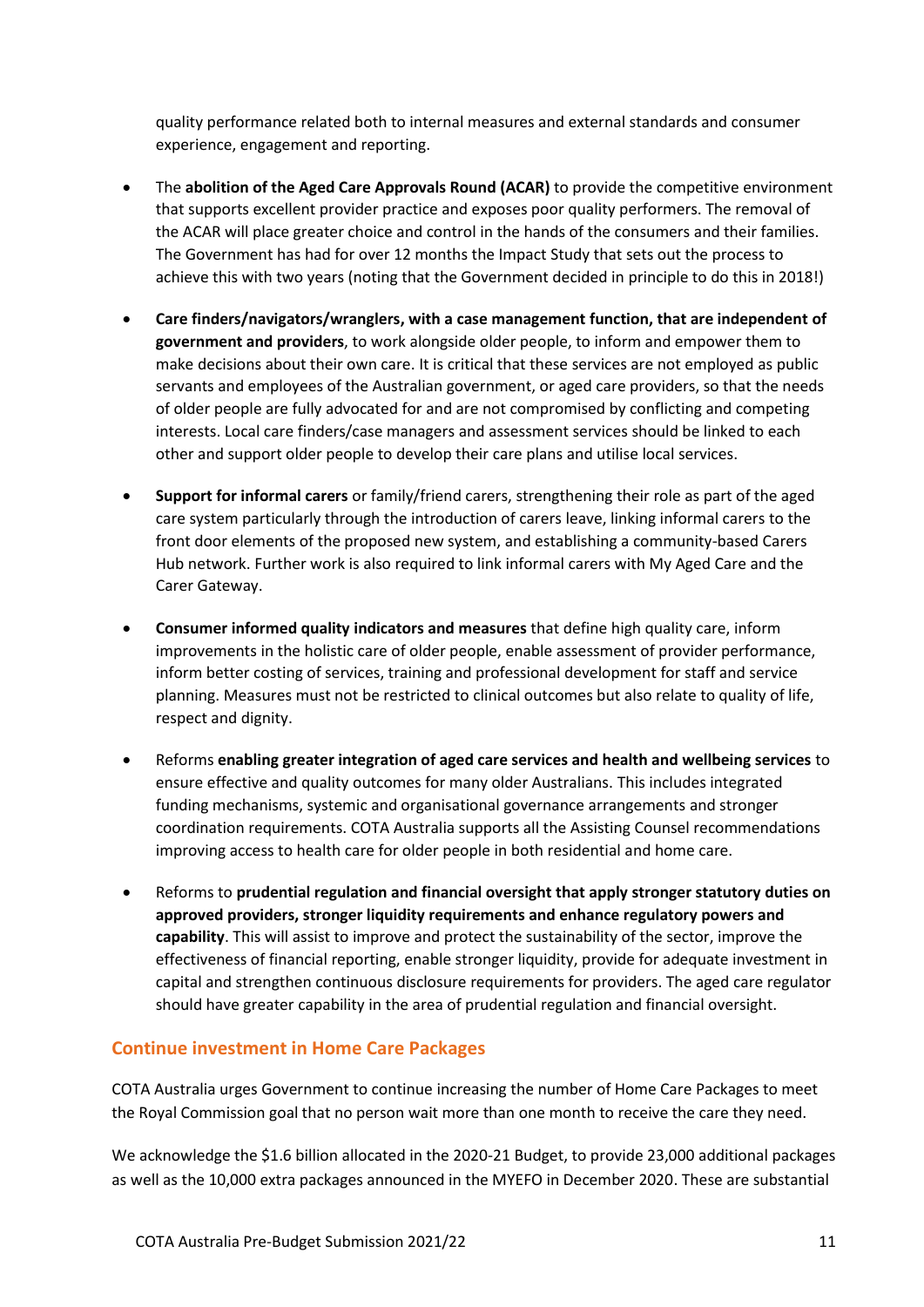steps forward but there is still a long way to go to have a home care program where older people, wanting to live in their own homes, are not waiting long periods for the assessed care that they need.

It is critical that the Government commit to and plan for the reduction of waiting times to 30 days and to ensure that no one is prematurely forced into residential care.

We understand from evidence to the Royal Commission that around a further \$2.5 billion per annum is required to address the current gaps and reduce waiting times to no more than 1 month. Whatever the actual cost, which could be mitigated by a reformed home care program and better user charges for those with capacity to pay, this target needs to be met ASAP. A plan should be implemented based on reduction targets and milestones over the no more than a 24 month period.

At 30 September 2020, there were 62,395 people who were seeking a home care package at their approved level, who had not yet been offered a package. An additional 36,873 people have been offered a lower level package (which most but not all took up). Those without a package have been approved for Commonwealth Home Support Program (CHSP) services but how many have been able to access these is unknown and those services are under pressure in many areas; and if able to access, how much help they really are compared to the assessed need.

## **Expand and improve the aged care workforce**

As a matter of urgency, the Government must invest in and implement a comprehensive workforce strategy for aged care. Based on estimates for the A Matter of Care report, this will cost a further \$3.5 billion per year. It is likely that the strategy will need to be rolled out over a number of years. COTA supports the Royal Commission's direction of placing a short term focus on increasing remuneration to achieve wage parity for staff working in aged care, compared with comparable industries such as primary health.

Funding to support the aged care workforce will need to address a range of issues including:

- supporting improvements in remuneration
- changing the workforce culture to be consumer directed
- significantly increasing the numbers of aged care staff, especially personal care workers and allied health professionals, and in some areas appropriately qualified nursing staff
- identifying and improving skill gaps, ensuring the appropriate skills mix
- creating better career pathways
- education, training and professional development needs
- competency, accreditation and registration requirements
- equitable geographic coverage of workforce
- the role of immigration and changes to visa arrangements
- minimum staffing requirements and standards
- industry code of practice
- workforce relations framework
- interface with health and wellbeing services
- research, data, and evaluation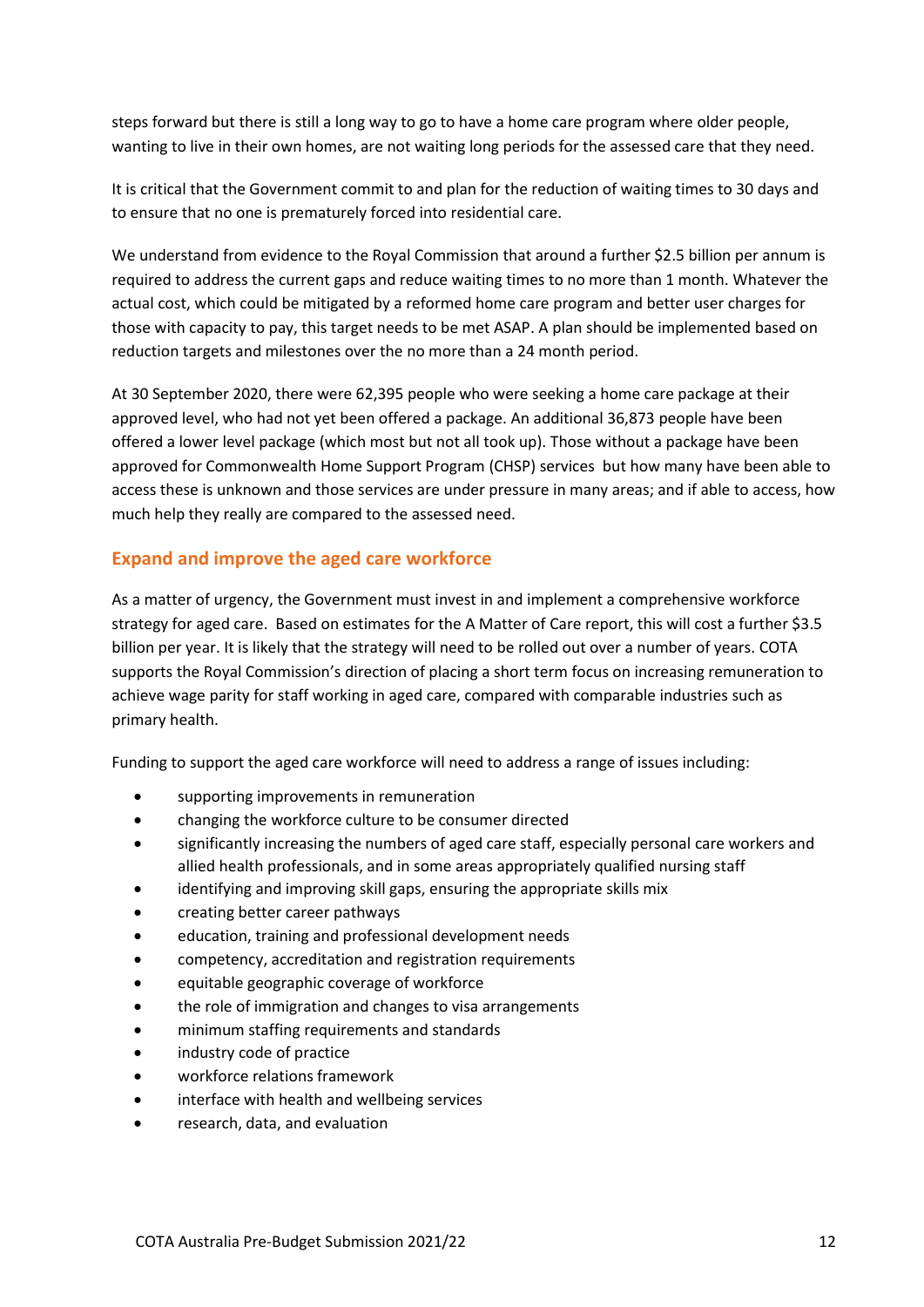All these are critical to better attraction, development and retention of the workforce that will be needed over the coming decade. It is a big challenge which government will have to lead, as the industry has repeatedly shown it is unable to do so.

## <span id="page-12-0"></span>**Strengthen the capacity of the Aged Care Quality and Safety Commission**

The evidence provided to the Aged Care Royal Commission and the experience of older people in aged care during the COVID-19 pandemic highlight the importance of a strong and well-resourced regulator to protect consumers and improve provider practice and outcomes. This will require increased and consistent resourcing.

Regulation has not been effective enough to prevent many instances of negligent and abusive behaviours in aged care, remedy them and remove many providers who are serial offenders of bad practice, whether from intent or neglect, organisational mismanagement and lack of competence.

The Aged Care Quality and Safety Commission needs resources to implement a more rigorous schedule of unannounced visits to residential aged care facilities and home care services, and to develop a framework for smarter regulation based on genuine consumer engagement and choice and control requirements, not just education on engagement.

This would be complemented by a more diverse and nuanced set of powers and regulatory tools at its disposal to deliver timely and proportionate responses to substandard care and support, from financial and personal penalties to incentives for excellence in achievement.

## <span id="page-12-1"></span>**Upgrading of Government Information Technology (IT) systems**

Effective real time IT systems need to be in place that enable consumer choice and control over their services and to simplify and streamline quality monitoring and real time information on services and costs. This information should be transmitted to the Aged Care Quality and Safety Commission and the Department of Health through effective business to government (B2G) interfaces.

The upgrading of IT will require a significant initial investment by government but once effective B2G interfaces are in place IT should be part of the regular financing of aged care and should make recurrent costs more efficient and therefore cheaper.

The IT upgrade should include updating the functionality of the My Aged Care website / customer portal to provide for real time booking and charging of services against people's packages. We would also encourage a focus on building the proposed 'advocates/navigators' portal for My Aged Care to ensure these providers may deliver appropriate controls.

The COVID-19 pandemic has highlighted many longstanding as well as new issues in aged care and put a spotlight on the need for continued reform. The response to the pandemic has provided lessons and insights for aged care at the community and service delivery level and at a structural or big picture level. At the community and service level this includes inadequate infection control training and preparedness, gaps in service communication and information processes, inconsistent home care service delivery and pricing, increasing concern about loneliness and the mental health of vulnerable older people in the community, access to respite, and challenges related to access and use of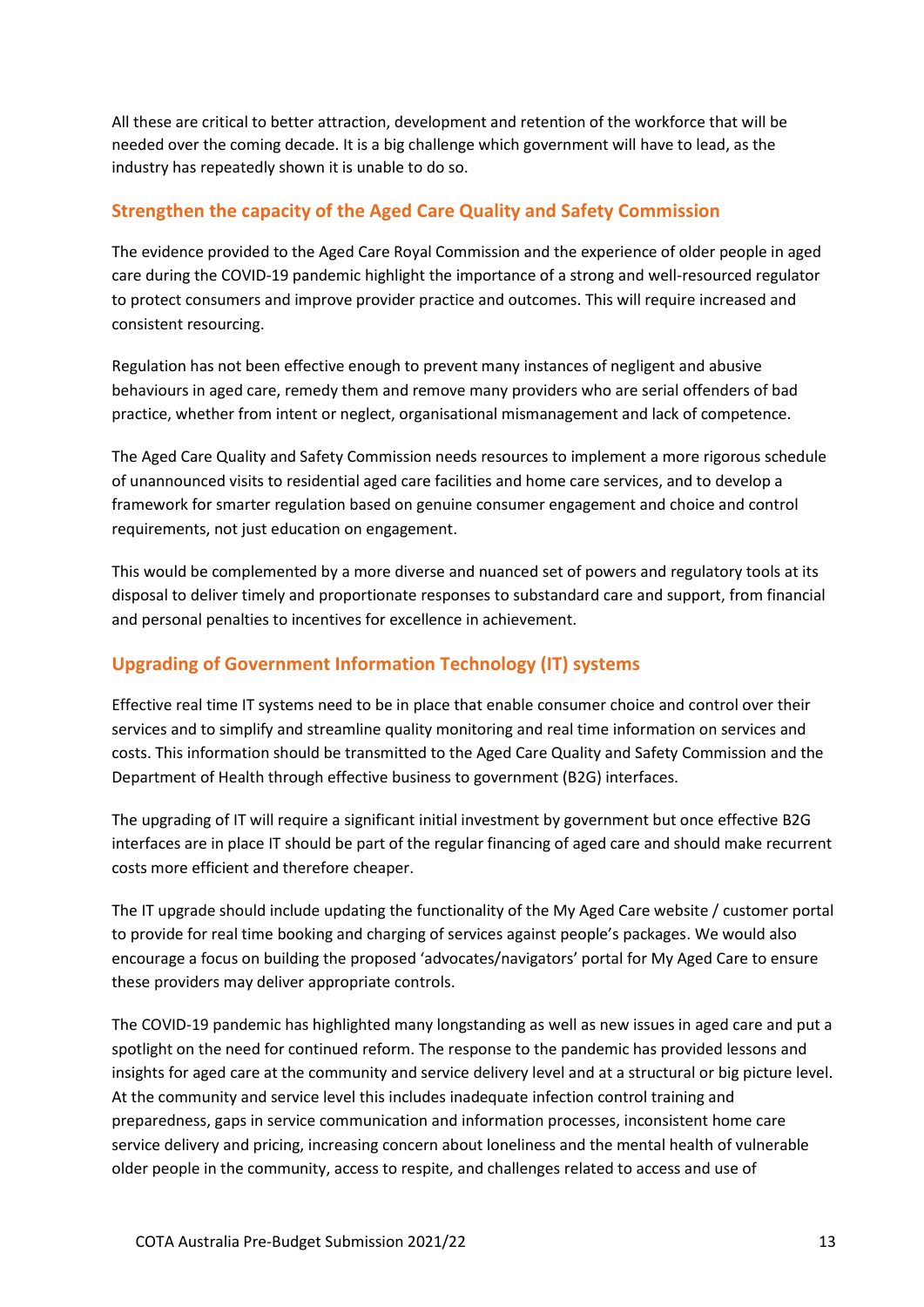technology. At the structural or big picture level this includes challenging ageist attitudes and emphasising human rights, strengthening quality assistance, regulation and compliance, reforming service governance and culture, clarifying and improving coordination between aged care and health care, supporting funding and service flexibility by learning from local service responses and expanding consumer engagement mechanisms.

- Commitment to a timeframe and funding in the 2021/22 Budget and the Forward Estimates to implement major and transformative aged care reform on the back of the Royal Commission's final report.
- Fund an integrated home-based care services at a sufficient level to reduce wait times so that no consumer will need to wait more than 30 days after assessment; and develop an implementation plan to deliver this within two years.
- Invest in and implement promptly the recommendations of A Matters of Care: Australia's Aged Care Workforce Strategy.
- Invest in government IT upgrades to provide the basis for more streamlined and mandated B2G provider reporting, software-based quality control systems, and genuinely consumer centric services.
- Provide sufficient funding for the Aged Care Quality and Safety Commission to implement better consumer engagement in their quality assessment processes and a rigorous schedule of unannounced visits to residential aged care facilities and home care services; and provide the Commission with a wider range of powers and regulatory tools.
- Replace the Aged Care Approvals Round bed allocation process with new arrangements that place control in the hands of consumers and families and encourage good providers to expand and assist the exit of poorer providers, by implementing the recommendations of the Impact Study (which Government has had for over a year).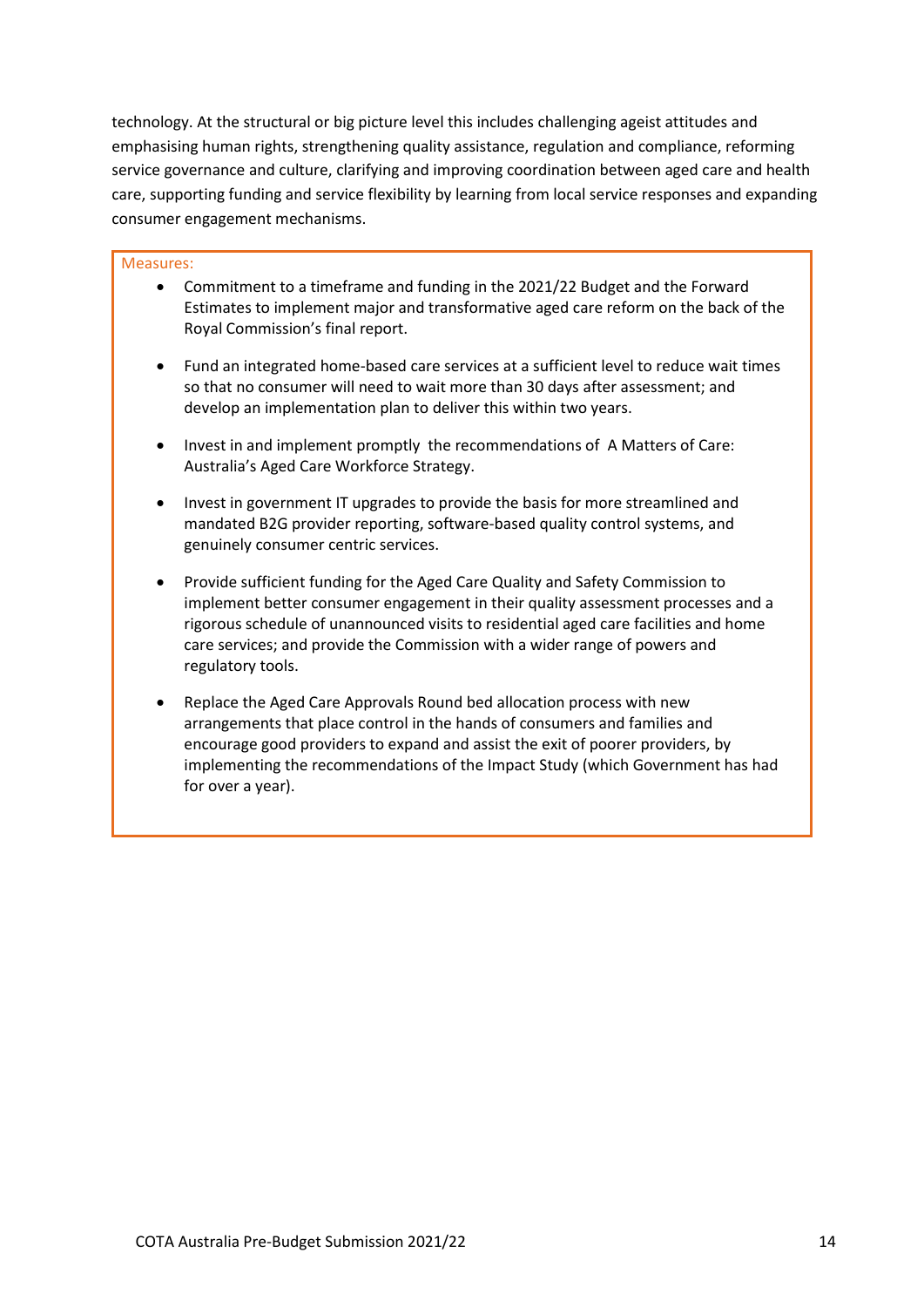# <span id="page-14-0"></span>**Priority: Mature Age Employment**

Many older Australians seek to remain in employment for long periods for reasons such as needed income, connection to colleagues and community, and professional connections and skills development. For some older Australians it can be vital to continue employment to a very mature age due to factors such as low savings and superannuation, high living costs, family circumstances and being housed in the private rental market. Moreover, active employment in the years leading up to retirement contributes significantly to the subsequent financial security of older people in retirement and results in capacity have an income in excess of the full rate of the Age Pension (also saving the taxpayer), capacity to retain private health insurance, capacity to part fund care and support, etc.

Economic research indicates that higher levels of mature age employment increase economic productivity. The 2016 Golden Age index by PwC found that if Australia's employment participation rate for workers aged 55 years plus (52 per cent) was to increase to Swedish levels (74 per cent), the potential gains to the Australian economy could be about \$69 billion. Of that, \$57 billion could be achieved by increasing employment participation for people age 55-64. However, once an older person becomes unemployed, they find it much more difficult to re-enter employment than younger people. People aged 55–64 years spend on average 36 weeks looking for work until they find employment, compared to 14 weeks for all age groups. Many spend much longer. We have also seen past examples of older workers being unable to re-join the workforce after global economic downturns, as we expect to see in coming months as the economy recovers from COVID19.

COTA Australia is enthusiastic to work with Government across a range of initiatives, including the Career Transition Program, to ensure the barriers to work are reduced.

## <span id="page-14-1"></span>**Career Transition Assistance Program**

Reports from our constituency indicate that newly unemployed older Australians assume that they must wait until they are in receipt of income support before they are eligible to benefit from the CTA program. We know that this is not true. The message that you do not need to be in receipt of, or even eligible for, income support to receive this type of assistance is not reaching older Australians.

To that end, COTA Australia advocates for an increased awareness of the Career Transition Assistance Program, possibly through an advertising campaign. JobActive providers must also be supported and encouraged to actively refer participants to this service.

In addition, the impact of the Liquid Asset Waiting Period means a delay of the JobSeeker payment for most mature age unemployed people. In many cases this can be up to 3 months after first applying for Jobseeker and/or first losing your job. Currently it is not until this payment and its associated mutual obligation requirements commence that any mention of the Career Transition Assistance program is provided by Centrelink. Research shows that early intervention to support newly unemployed mature age job seekers can increase success rates of finding a job. COTA therefore urges that mature age job seekers are quickly and efficiently referred to the Career Transition Assistance program as the key program of support for older workers seeking employment, irrespective of income support payment status.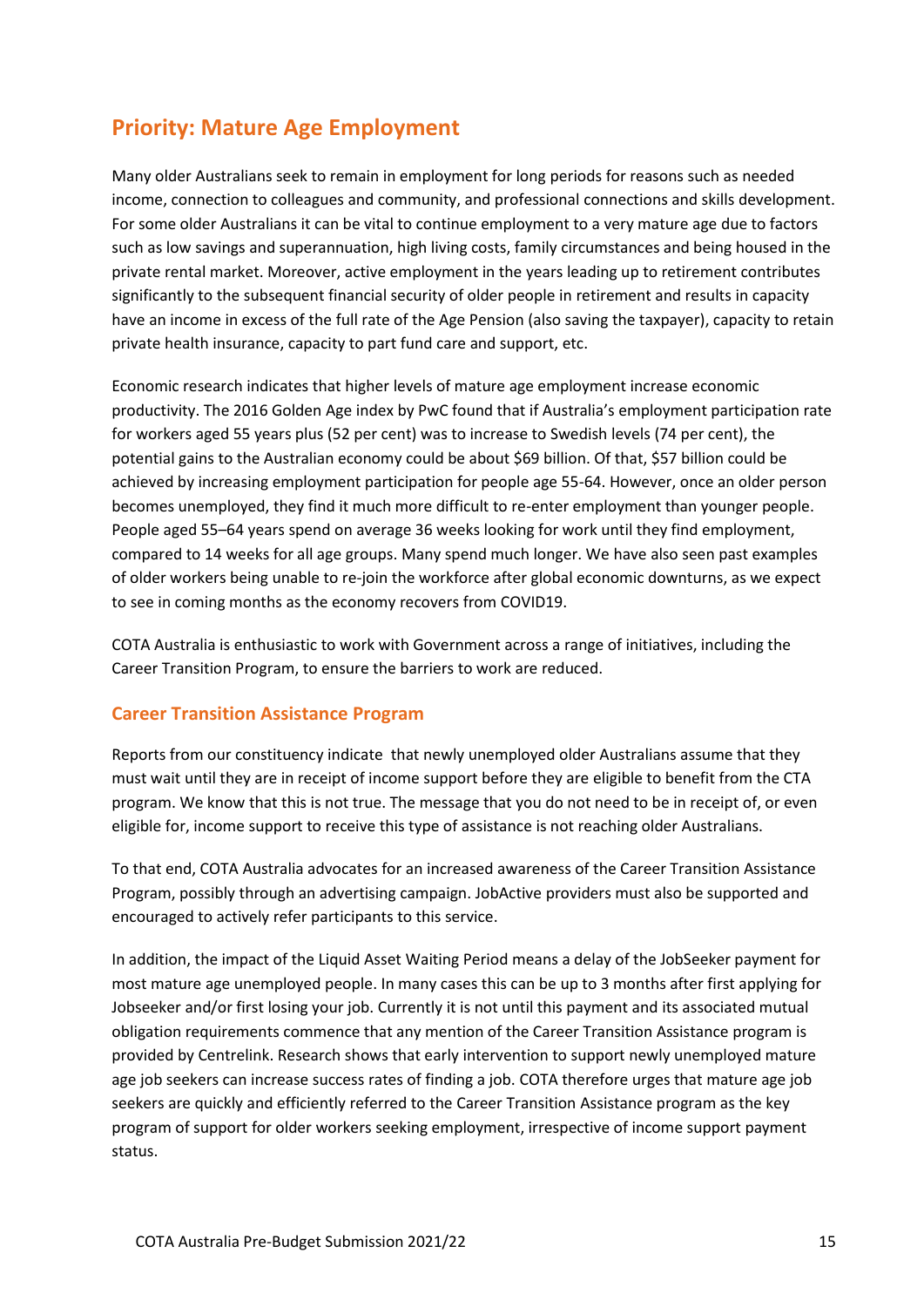## <span id="page-15-0"></span>**Wage Subsidy**

Programs such as the Restart Wage Subsidy are essential for encouraging the employment of older workers and reducing these barriers. However, the Restart Wage Subsidy also showed that many older employees find their employment has been discontinued after a relatively short employment period, once the initial boost from the subsidies lapse. The promotion and ease of accessing the under 35's JobMaker program may be a more effective program for assisting the longer term unemployed to secure work. COTA firmly believes that JobMaker should be extended to include people 55 year and over, who are equally disadvantaged as the youngest of the unemployed.

COTA also believes a reduction of tax on small to medium businesses for each mature age employee may be a more sustainable, long-term alternative to the Restart, that encourages retention of mature age employees for longer periods and is worth trialling.

## <span id="page-15-1"></span>**'JobMatcher': Linking mature age employees with employers seeking older workers**

Mature jobseekers report difficulty finding roles that are suitable for older workers. Some businesses, large and small, report to COTA difficulty in sourcing mature age workers for roles to which they would be ideally suited (e.g. working with mature age customers). COTA Australia sees a proactive role from Government and recruitment search engines to better match these workers and jobs. There is an opportunity to explore ways to match jobs where employers actively seek mature age employees and jobseekers who self-identify as mature age using job search platforms online.

One barrier discussed by employers with COTA is the perception that stating age ranges or indicating candidate preferences for mature age employees may be in breach of anti-discrimination laws. We note that the Australian Human Rights Commission is unable to provide interpretative advice on its own legislation and that therefore such advice countering this perception may be more suited to be provided by Australian Solicitor General.

We suggest such advice should be combined with building a mature age employee/employer match into government job boards. COTA Australia believes this would have a tangible impact on the success rates of mature age jobseekers if they could see employers who were specifically interested in seeking employees of a mature age. In order to encourage private enterprise to implement comparable services, employers and employees matching using online job boards, COTA proposes the Government establishing a roundtable to discuss further how this may be achieved.

- Promote the uptake of the Career Transition Assistance Program, including funding for an advertising campaign.
- Implement early promotion of the Career Transition Assistance Program via Centrelink communications to mature age applicants of Jobseeker (irrespective of when they commence receiving payments).
- Include people over 55 in the JobMaker program.
- Trial alternatives to Restart wage subsidy programs to increase mature age employment amongst the long term unemployed.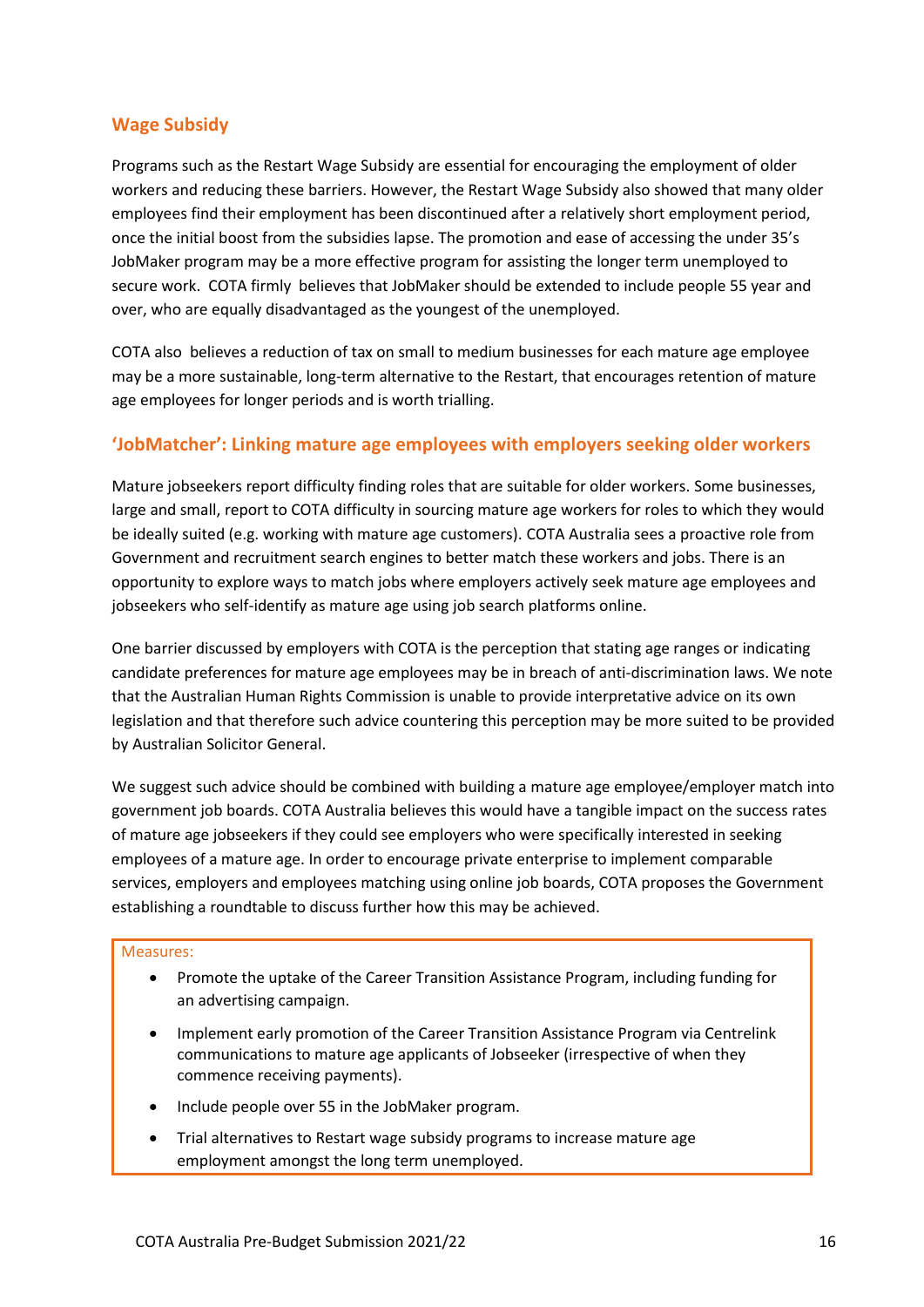- Provide formal legal advice by the Australian Solicitor General or similar around the ability for job advertisements to identify preferences for mature-age workers.
- Trial alternatives to the Restart Wage Subsidy program.
- Establish a roundtable to discuss technical solutions to matching employers and employees using online job boards
- Build a mature age employee/employer match into government job boards.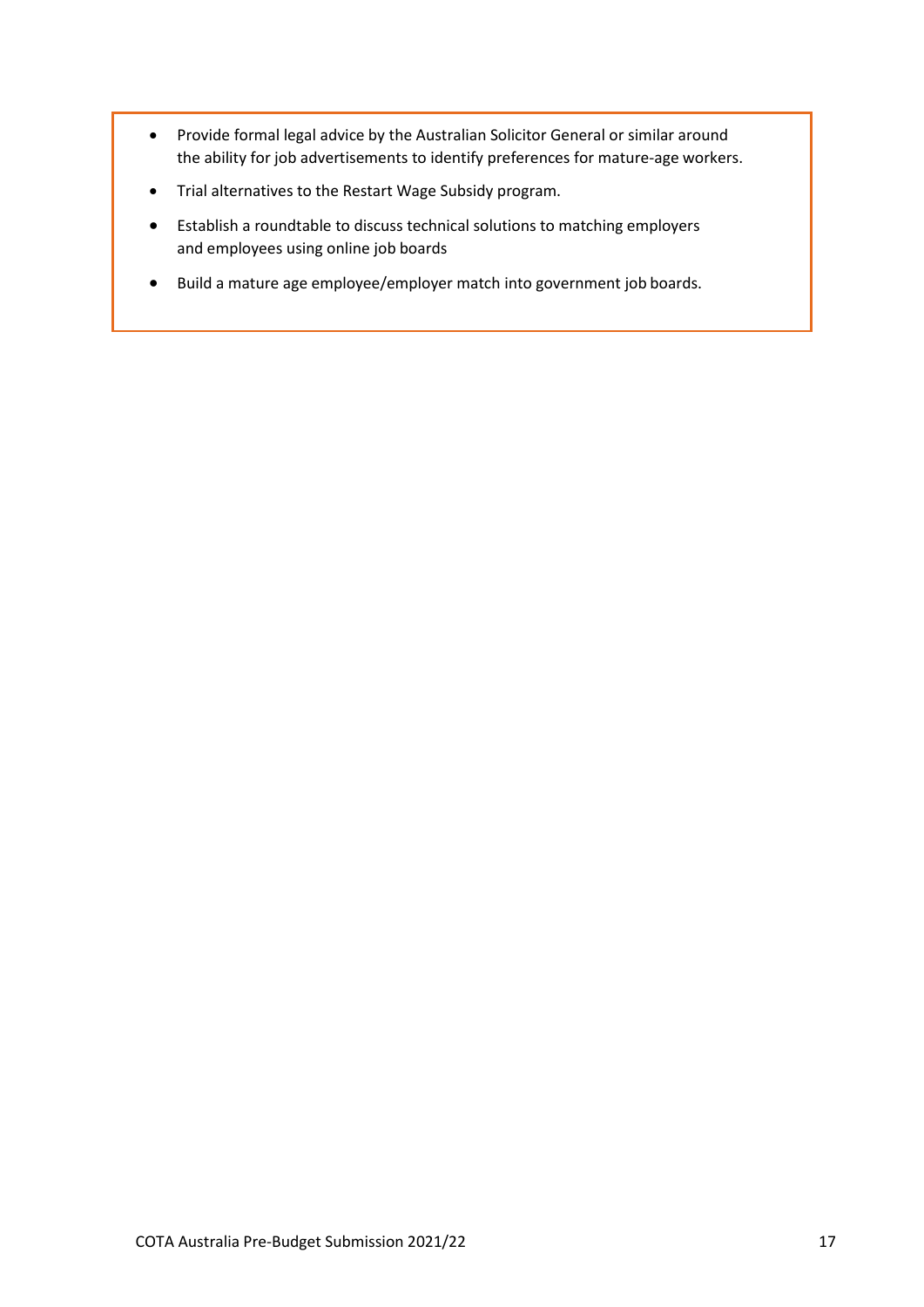# <span id="page-17-0"></span>**Priority: Income Support**

Evidence from the Retirement Income Review Final Report suggests that inequities in retirement incomes reflect inequities during working life – particularly for low income individuals, women, and Aboriginal and Torres Strait Islander people. COTA Australia is committed to improving equity in both during working life (see 'mature age employment priority') and during retirement.

Many older Australians find it very difficult to access employment due to barriers such as age discrimination. Prior to COVID-19, around a quarter (24.6%) of Jobseeker recipients were over the age of 50. With the current high cost of living and the extremely low base rate of Jobseeker allowance, these older workers are left with little choice but to draw on their savings and further create inequity in retirement.

## <span id="page-17-1"></span>**Increase the maximum rate of Commonwealth Rent Assistance and commit to consulting on a new model**

Older Australians in the private rental market are amongst the most disadvantaged Australians. COTA Australia has long argued that the maximum rate of Commonwealth Rent Assistance must be increased, so that both older renters on JobSeeker and age pensions can continue to put a roof over their head. COTA Australia urges an increase in the maximum amount of rent to which Commonwealth Rent Assistance applies by a minimum of 40%. This would mean retaining the current calculation of paying \$0.75 of CRA for every dollar of rent paid over \$124.60. The maximum amount of rent paid used in this calculation would increase 40% from \$310.73 per fortnight to \$435.02 per fortnight. This would result in an increase of the maximum Commonwealth Rent Assistance payable (depending on the amount of rent you pay) increasing from \$139.60 per fortnight to \$232.82 per fortnight, or an extra \$93.22.

The Retirement Income Review correctly identified that, long term, there is a need to reconsider the model of Commonwealth Rent Assistance in Australia, to find a way to more adequate subsidies lowincome tenants with high rental costs. COTA Australia agrees with this. Whilst there is an urgent and immediate need to raise Commonwealth Rent Assistance, we agree that a better model can be investigated and developed. COTA Australia is keen to work with Government and other stakeholders on a sustainable alterative model.

## <span id="page-17-2"></span>**Permanently abolish the Liquid Assets Waiting Period**

The Liquid Asset Waiting Period (LAWP) disproportionately affects older Australians, especially where their intended retirement incomes are kept in financial vehicles such as bonds and shares, and even term deposits. COTA Australia supports the abolition of the LAWP altogether, in line with recommendations from several reports, including the Henry Tax Review. A strong safety need is needed to ensure the involuntarily unemployed do not have to draw down on their retirement assets during their working years. As a minimum COTA believes that the LAWP should be abolished for people over 55 years of age, for whom it constitutes a retirement income tax.

To assist jobseekers during COVID-19, the Liquid Assets Waiting Period was temporarily removed. This welcome removal prevented any single unemployed person with more than \$5000 in their bank account (or other liquid asset vehicle) from having to draw down on their savings before qualifying for income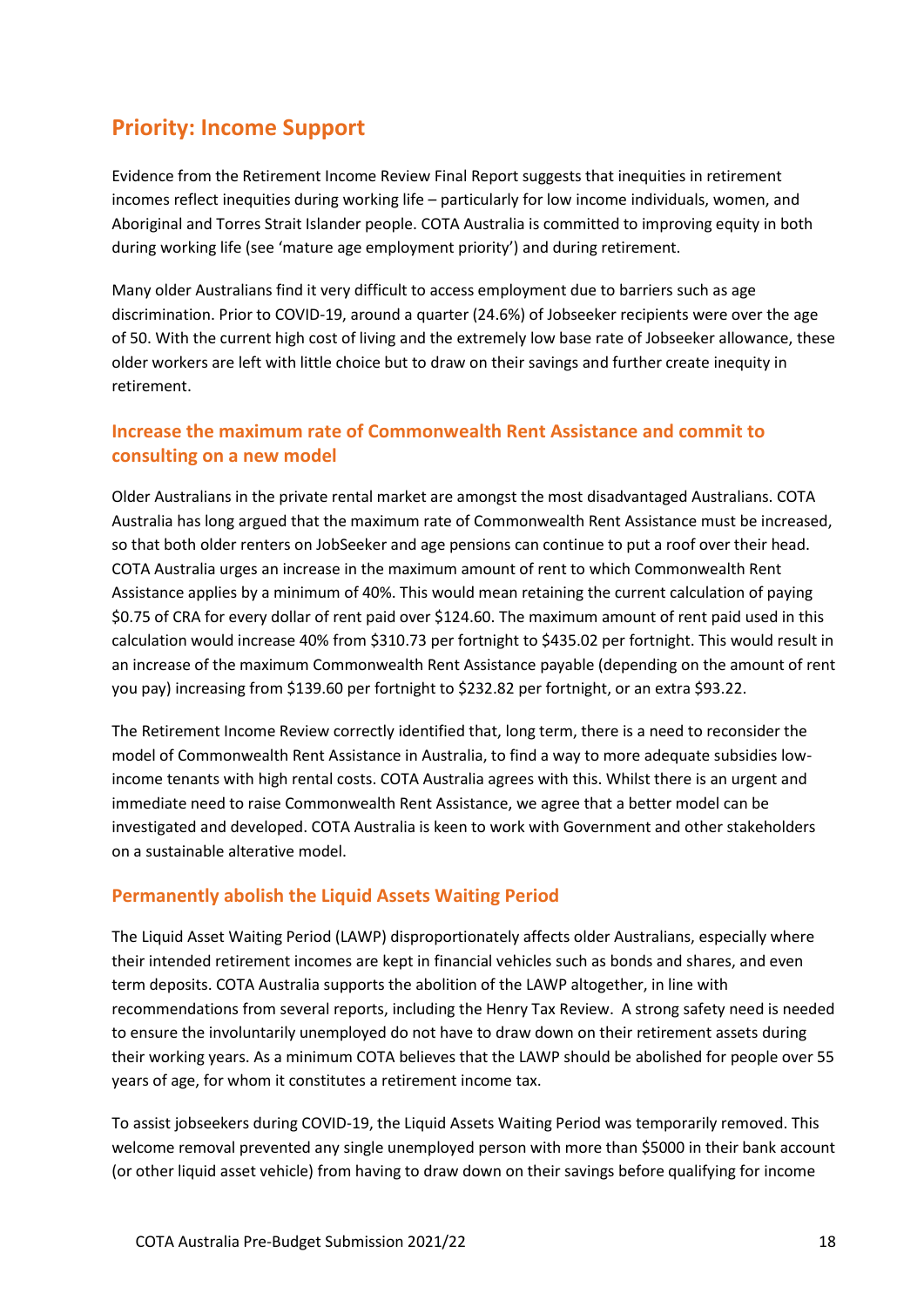support. By supporting older Australians on Jobseeker to retain their existing financial resources leading up to retirement, the measures have potential to reduce later pressures on the Age Pension.

Additionally, early intervention and support when seeking a new job as a mature age unemployed worker yields greater success at returning to the workforce. The 3-month denial of access to support is problematic. Promotion of the Careers Transition Assistance program (which does not require you to have commenced receiving income support) should be given to all Jobseeker applicants immediately.

The LAWP has now unfortunately been reinstated. Furthermore, there is currently legislation before the parliament to extend the maximum waiting time of the Liquid Assets Waiting Period (LAWP) from 13 weeks to 26 weeks. COTA Australia vehemently opposes this legislation. Under the proposal, the maximum six-month waiting time will apply where a person's liquid assets reach \$18,000 for a single person with no dependent children, and \$36,000 for couples. We urge the Government to withdraw this legislation that pushes older mature age unemployed workers further towards poverty.

## <span id="page-18-0"></span>**Raise the rate of Jobseeker and improve indexation**

COTA Australia urges the Government to implement a permanent and adequate increase to the base rate of Jobseeker. In addition, improvements to the indexation must be made to ensure that the rate of Jobseeker is kept in line with community living standards. While a range of options is available, one approach could be to benchmark Jobseeker against Male Total Average Weekly Earnings (as the single parenting payment now is). An alternative is to apply the same indexation rules to Jobseeker that is applied to the Aged and Disability Pensions today.

- Increase the maximum Commonwealth Rental Assistance (CRA) by a minimum of 40% and benchmark future rises in the CRA to median rents.
- Review the structure of CRA to ensure that Commonwealth funds provide maximum assistance to older people experiencing rental housing stress.
- Investigate the development and implementation of an alternative rental assistance model.
- Remove the Liquid Asset Waiting Period for all people and withdraw legislation proposing to increase the waiting period from 13 weeks to 26 weeks currently before the Senate. At a minimum the Liquid Asset Waiting Period should not apply to unemployed people over the age of 55 years.
- Implement early promotion of the Career Transition Assistance Program to mature age applicants of Jobseeker (irrespective of when they commence receiving payments).
- Increase the maximum single rate of JobSeeker and review the indexation.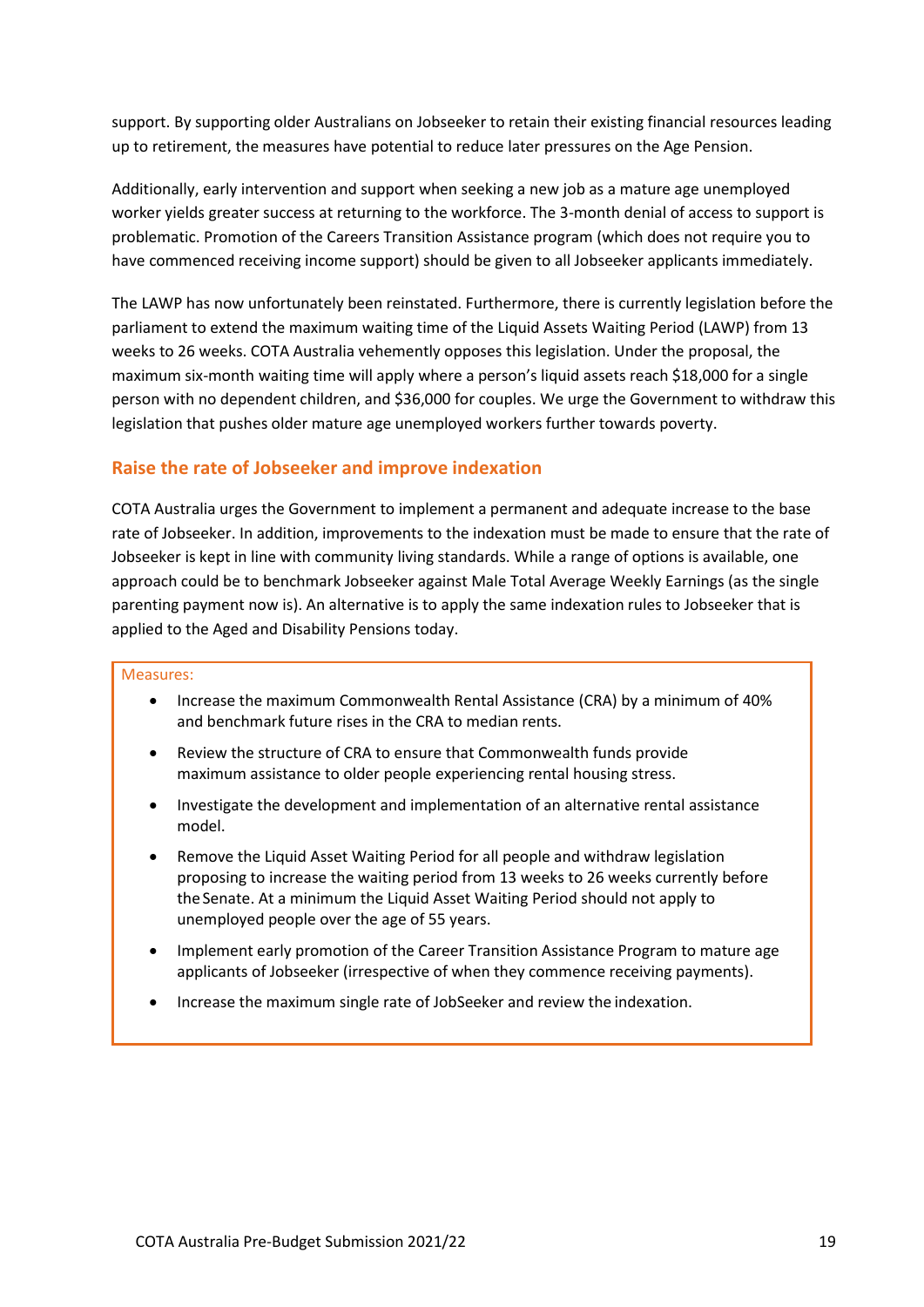# <span id="page-19-0"></span>**Priority: A Whole-of-Government Approach to Ageing**

## <span id="page-19-1"></span>**Provide a Whole-of-Government Strategy for older Australians**

COTA Australia has long advocated the urgent need for a Whole-of-Government Strategy for Older Australians. The strategy would act as a high-level plan to guide measures that address in consistent and complementary ways identified issues and challenges faced by older people.

In the coming year a significant focus of the Government will rightly be directed to the recommendations of the Aged Care Royal Commission and consideration of the findings of the Retirement Income Review. While supportive of these priorities, COTA is concerned that without a comprehensive framework to continue addressing other measures that improve the lives of older Australians, such measures will not be optimised and ongoing.

Currently, a small portion of this work is done through the More Choices for a Longer Life Inter-Departmental Committee, particularly with those measures related to jobs and skills. Specifically, the package included a commitment to 42 measures which address a wide range of areas, including:

- Aged Care;
- Jobs and skills;
- Finance for a longer life;
- Supporting choice and a healthy long life; and
- Safeguards quality and rights.

We therefore propose that the groundwork to develop such a Whole-of-Government Strategy (or action plan or whatever it the most appropriate descriptor) be included in the 2021/22 Budget.

#### <span id="page-19-2"></span>**Publish and post a printed communication to older Australians twice a year**

COTA Australia's engagements with older Australians shows that most see Government as a trustworthy and credible source of information. As a trusted source, Government has an important role to play in supporting older Australians to live informed and healthy lives. The number of older Australians as a proportion of the population will continue to grow. Based on current demographic trends 25 percent of Australians will be over the age of 65 by 2050. This is a key target group for government communication.

COVID-19 has unfortunately caused a number of traditional communication channels to disappear. The cessation of printing of many local papers and the cessation of free home delivery for those that remain, has resulted in many older Australians losing vital mechanisms to remain connected with key messages.

Unfortunately, due to budgetary constraints it seems in November 2020 Services Australia discontinued without notice the publication of the *News for Seniors* magazine which was delivered to most older Australians receiving income support or a pension. This was done in favour of more regular online communication. From our work with older Australians we know that whilst some are active online most say that they value and trust more traditional methods of communication from Government. A publication such as News for Seniors was a reliable and balanced source of information.